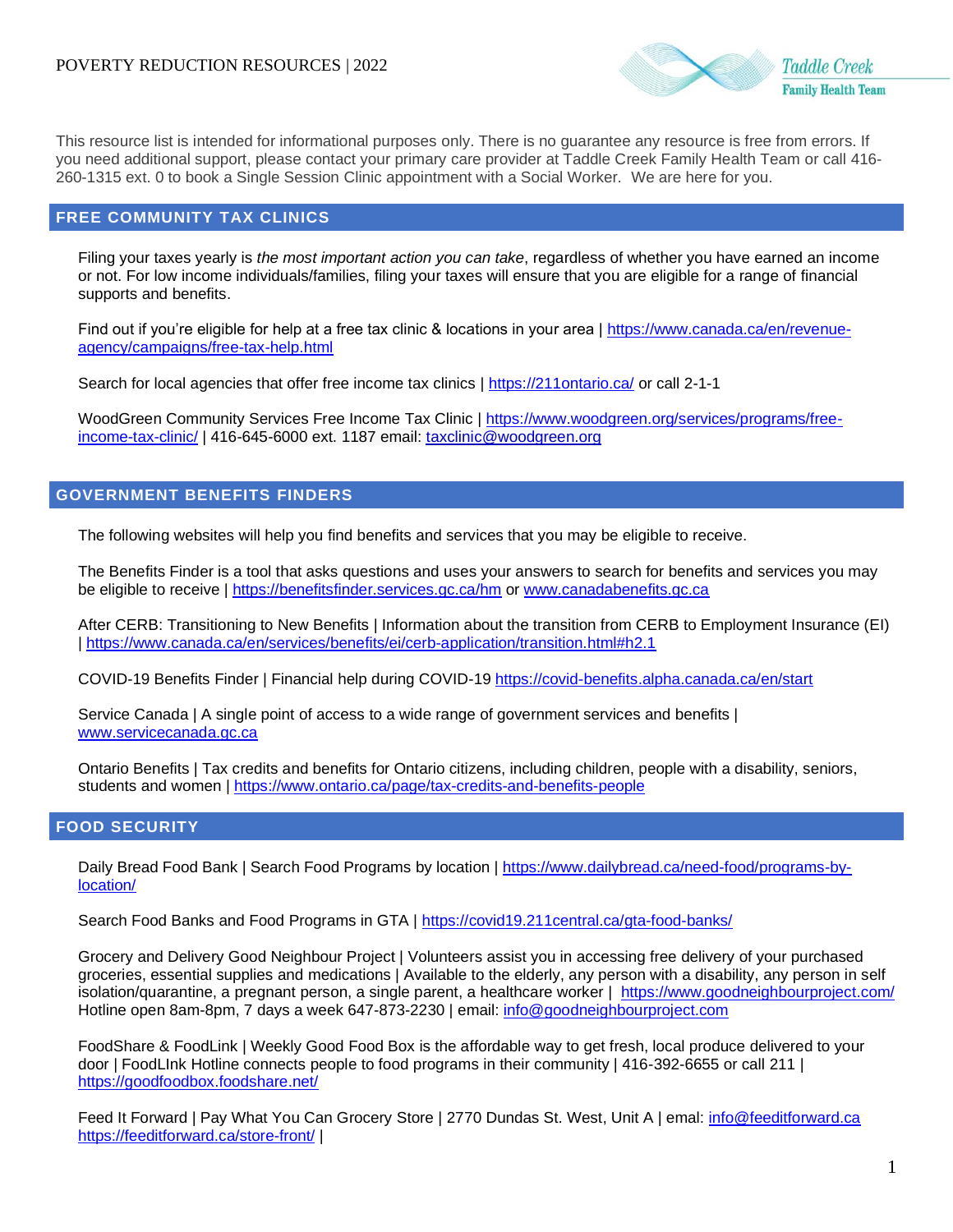

Interactive [map](https://www.google.com/maps/d/u/0/viewer?ll=43.71677053725505%2C-79.44327405820513&z=11&mid=1MpTS0uhS8WNsUGAm0S8rce122crYP0lS) for locating food resources across Toronto |<https://bit.ly/3CtXQzK>

List of Open Drop-in Spaces, Drop-in Dine-in and Takeaway Meals, & Public Washrooms/Showers | [https://docs.google.com/spreadsheets/d/15rKZjf5AEHNk69297LFl\\_7ZMp9lyzzOyFKfvVdez\\_Yw/edit#gid=0](https://docs.google.com/spreadsheets/d/15rKZjf5AEHNk69297LFl_7ZMp9lyzzOyFKfvVdez_Yw/edit#gid=0)

## **NON-INSURED HEALTH BENEFITS (NIHB) FOR FIRST NATIONS & INUIT**

NIHB provides vision care, dental care, mental health counselling, medical supplies/equipment, prescription/over the counter medications and medical transportation coverage for eligible First Nations & Inuit individuals | Contact NIHB headquarters via phone 1-800-567-9604 or e-mail: sac.nihb-ssna.isc@canada.ca <https://www.sac-isc.gc.ca/eng/1572537161086/1572537234517>

### **HOUSING HELP**

Emergency Shelters & Homeless Help | Call Central Intake Line at 416-338-4766 or 1-877-338-3398 toll-free, 24 hours a day, 7 days a week to be referred to available shelter and respites spaces

The Housing Help Centre | Helping people access and maintain affordable and safe market rent housing | Help with accessing Toronto Rent Bank, Low Income Energy Assistance Program, Emergency Energy Fund and other resources | [www.thhc.org](http://www.thhc.org/) 416-285-8070 Mon-Thurs 8:30am-4:30pm, Fri 8:30am-2pm

Nisa Homes | A Group of transitional homes for Immigrant, Refugee and Muslim women who are homeless or at risk of becoming homeless |A safe haven for women experiencing domestic violence, poverty, homelessness or seeking asylum |<https://www.nisahomes.com/apply> | **1-***888-456-8043*, Mon-Fri 10am - 6pm EST

Subsidized Housing | Learn about eligibility and how to apply online at [https://www.toronto.ca/community](https://www.toronto.ca/community-people/employment-social-support/housing-support/rent-geared-to-income-subsidy/)[people/employment-social-support/housing-support/rent-geared-to-income-subsidy/](https://www.toronto.ca/community-people/employment-social-support/housing-support/rent-geared-to-income-subsidy/)

# **LOW COST DENTAL CLINICS**

The organizations listed here are in Toronto and provide options for low-cost dental care [https://www.torontocentralhealthline.ca/listservices.aspx?id=10076&region=Toronto](https://www.torontocentralhealthline.ca/listservices.aspx?id=10076®ion=Toronto)

#### **COMMUNITY & SOCIAL SERVICES INFORMATION & REFERRAL**

211 | Provides information and referrals to community and social services 24/7 for Central Region by phone or on website | Income Support, Housing, Food Bank, Transportation, Emergency/Crisis Services, Child/Family Services, Mental Health/Addictions, etc. | [www.211toronto.ca](http://www.211toronto.ca/) *Call 211 of Text 21166*

Health Services for Toronto Central | Find community and social services near you | Low-Income Support Services, Supportive Housing, Transportation, Meal Delivery Services, Health and Mental Health Services, etc. [www.torontocentralhealthline.ca](http://www.torontocentralhealthline.ca/)

The Access Point | Centralized hub for supportive housing, mental health and addictions services in Toronto for youth (age 14+) and adults | Self-refer by completing online application or call 416-640-1934 Mon-Fri, 9am-5pm | <http://theaccesspoint.ca/>

Information and Resources for Newcomers to Ontario | Information, resources, and community and social services for Newcomers | Housing, Health, Employment, Immigration and Citizenship, Education, Legal Services, etc. | [www.settlement.org](http://www.settlement.org/)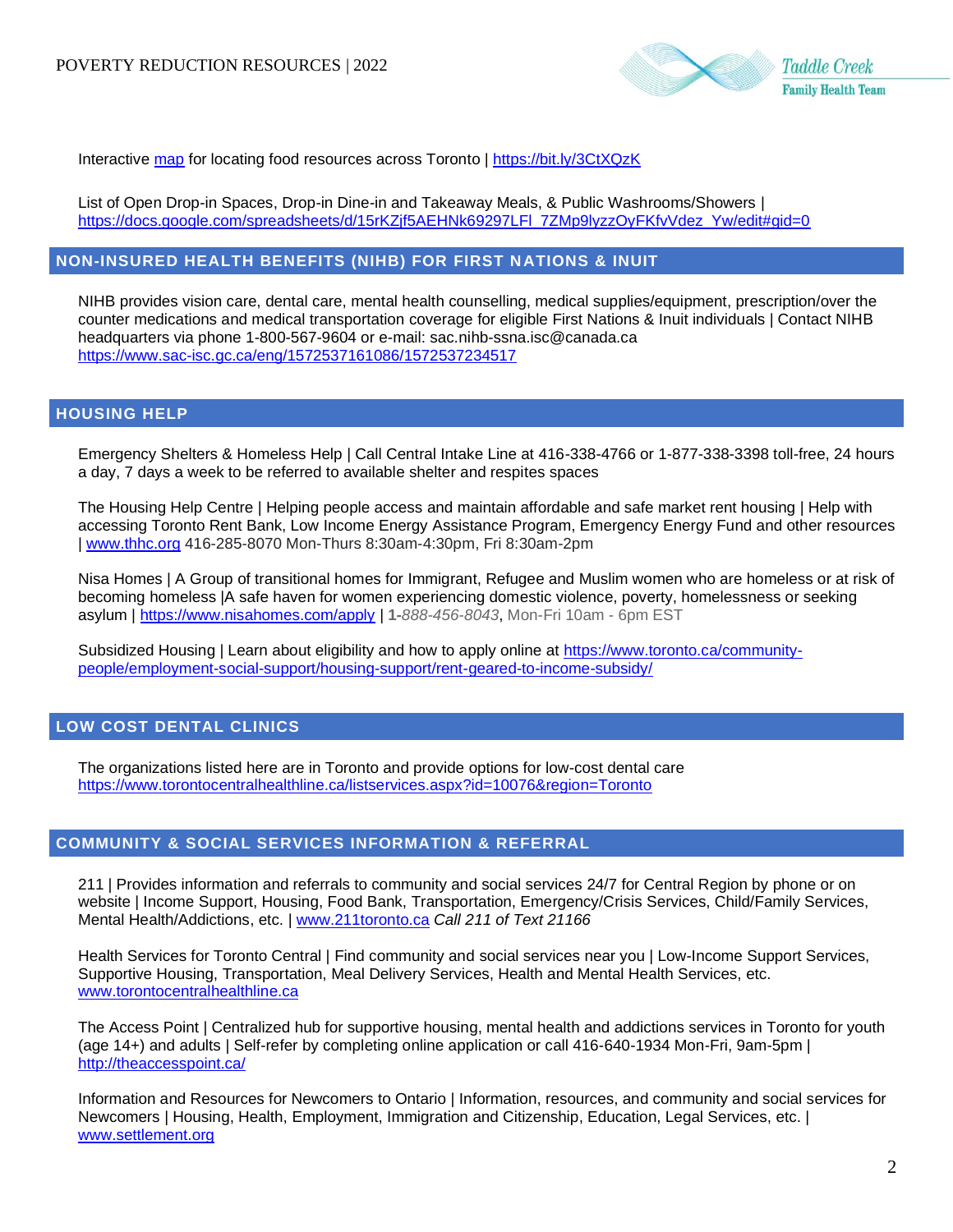

# **LEGAL SUPPORT**

Free Legal Clinics | Find a clinic near you | Visit [www.legalaid.on.ca](http://www.legalaid.on.ca/) or call 1-800-668-8258

Justice for Children & Youth | Legal services for youth under 18 and homeless youth under 25 in Ontario | <https://jfcy.org/en/> | 416-920-1633 Mon-Thurs 9am-12pm & 1pm-5pm (lunch closure) Fri 9am-12pm

The Advocacy Centre for the Elderly (ACE) | Community based legal clinic for low income seniors, providing direct services, education and advocacy | 416-598-2656 or 1-855-598-2656 | Intakes are scheduled on Mondays, Wednesdays and Fridays

Community Legal Education Ontario (CLEO) | Plain-language information on social assistance, housing, health, family law and more, in many languages | [www.yourlegalrights.on.ca](http://www.yourlegalrights.on.ca/)

# **FINANCIAL ASSISTANCE**

The following are some options for financial support to help cover the costs of basic needs (e.g. food, shelter). The amount of money you receive may depend on your family size, income, assets and housing costs. Some of the applications require documentation from your health care provider. It is important to file your taxes yearly as many of the financial supports available are administered by the Canada Revenue Agency (CRA).

Ontario Works (OW) | OW provides funds for food, shelter and other costs to people in financial need | To be eligible, a person needs to be living in Toronto and have status in Canada and meet other eligibility criteria | To apply, call 416- 338-8888 or apply online<https://saapply.mcss.gov.on.ca/CitizenPortal/application.do> | More information: [https://www.toronto.ca/community-people/employment-social-support/support-for-people-in-financial](https://www.toronto.ca/community-people/employment-social-support/support-for-people-in-financial-need/assistance-through-ontario-works/)[need/assistance-through-ontario-works/](https://www.toronto.ca/community-people/employment-social-support/support-for-people-in-financial-need/assistance-through-ontario-works/)

Ontario Disability Support Program (ODSP) | Financial assistance for individuals with few financial assets who are living with a disability (expected to last more than one year) that impacts activities of daily living | This program pays more than Ontario Works (OW) | You will need to provide information about your income, assets, and health status | To apply, call 2-1-1 to get the number for your local office or visit

<https://www.mcss.gov.on.ca/en/mcss/programs/social/odsp/contacts/index.aspx>

Disability Tax Credit (DTC) & Registered Disability Savings Plan (RDSP) | The DTC requires a health provider to complete the application form and the benefit provides up to \$1600 per year in tax savings | The application is required to receive other benefits, including the RDSP |

Info re: DTC [https://www.canada.ca/en/revenue-agency/services/tax/individuals/segments/tax-credits-deductions](https://www.canada.ca/en/revenue-agency/services/tax/individuals/segments/tax-credits-deductions-persons-disabilities/disability-tax-credit.html)[persons-disabilities/disability-tax-credit.html](https://www.canada.ca/en/revenue-agency/services/tax/individuals/segments/tax-credits-deductions-persons-disabilities/disability-tax-credit.html)

Info re: RDSP [https://www.canada.ca/en/revenue-agency/services/tax/individuals/topics/registered-disability-savings](https://www.canada.ca/en/revenue-agency/services/tax/individuals/topics/registered-disability-savings-plan-rdsp.html)[plan-rdsp.html](https://www.canada.ca/en/revenue-agency/services/tax/individuals/topics/registered-disability-savings-plan-rdsp.html)

Old Age Security (OAS), Guaranteed Income Supplement (GIS) & Canada Pension Plan (CPP) | Seniors over age 60 can start getting CPP at age 60, seniors over age 65 and living in poverty should receive monthly OAS, GIS and other grants from filing a tax return | To get an application form, call 1-800-277-9914 | What every older Canadian should know about: Income and benefits from government programs [https://www.canada.ca/en/employment-social](https://www.canada.ca/en/employment-social-development/corporate/seniors/forum/government-income-benefits.html)[development/corporate/seniors/forum/government-income-benefits.html](https://www.canada.ca/en/employment-social-development/corporate/seniors/forum/government-income-benefits.html)

Info re: GIS [https://www.canada.ca/en/services/benefits/publicpensions/cpp/old-age-security/guaranteed-income](https://www.canada.ca/en/services/benefits/publicpensions/cpp/old-age-security/guaranteed-income-supplement.html)[supplement.html](https://www.canada.ca/en/services/benefits/publicpensions/cpp/old-age-security/guaranteed-income-supplement.html)

Info re: OAS<https://www.canada.ca/en/employment-social-development/corporate/contact/oas.html>